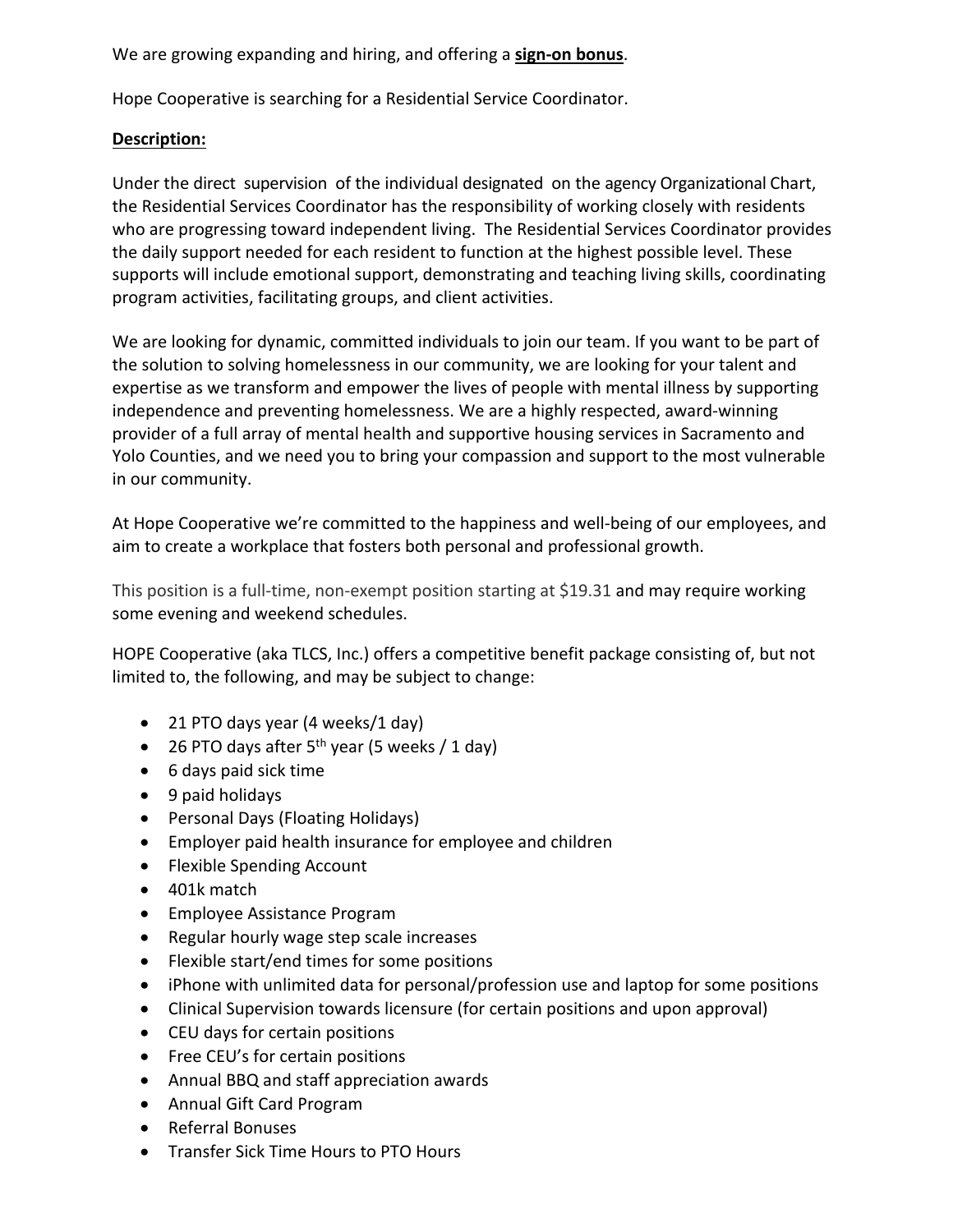- PTO Cash Out
- Voluntary Dental, Vision, Life Insurance, Accident Insurance, Disability Insurance and more.

\* All benefit offerings are subject to change and are governed by the eligibility guidelines in the Employee Handbook. This list represents a general summary of available benefits and nothing stated here should be interpreted as being included in a written offer for employment.

**ESSENTIAL DUTIES and RESPONSIBILITIES:** include the following. Other duties may be assigned. 1. Support individuals with active listening, demonstration of empathy and carry a message of hope and recovery.

- 2. Observe, assess, intervene and refer (within one's scope of practice) in situations with clients regarding mental health symptoms, physical health symptoms and substance use issues.
- 3. Develop service/goal plans with clients and meet with the clients as needed to encourage, support and advocate for progress and assist with skill development.
- 4. Provide/Assist the client with transportation in personal vehicle as necessary.
- 5. Provide rehabilitative services to clients in the community and their homes.
- 6. Provide positive public relations, community referrals, information and support by linking clients to needed resources; advocate with and on behalf of clients and significant support persons the clients have identified.
- 7. Accurately complete all necessary forms, reports and paperwork required by the program on a timely basis (e.g., progress notes, special incident reports, discharge summaries, Medi-Cal billing, Avatar forms, HMIS), Yardi , SHRA Housing Files Forms , Violations Notices and Work Orders).
- 8. Facilitate planning of social, cultural, educational, supportive and recreational group activities.
- 9. Shop for food and household supplies to meet program or client needs.
- 10. Ensure the office, house, rooms, units and yard are clean and fit for occupancy, where applicable. Provide and assist with cleaning as needed.
- 11. Act as a designated Mandated Reporter for the observed or suspected abuse and/or neglect of children, disabled individuals, dependent adults and elder/senior citizens. Mandated Reporter also includes "Duty to Warn" which includes the responsibility to notify authorities and the intended victim(s) of physical harm.
- 12. Ensure the protection and confidentiality of all Protected Health Information (PHI) by following all policies and procedures in the Agency HIPAA Manual.

## **Education and/or Experience:**

- Ability to work with individuals who have a mental health diagnosis. Experience is highly desirable.
- Lived experience as a mental health consumer or a family member/loved one of a mental health consumer is desirable.
- Mental health crisis intervention experience is highly desirable.
- Must have work experience with persons who have substance abuse problems, preferably individuals who are dually diagnosed (mental health & substance abuse).
- Must have knowledge of 12-Step Programs and/or personal experience with substance abuse recovery.